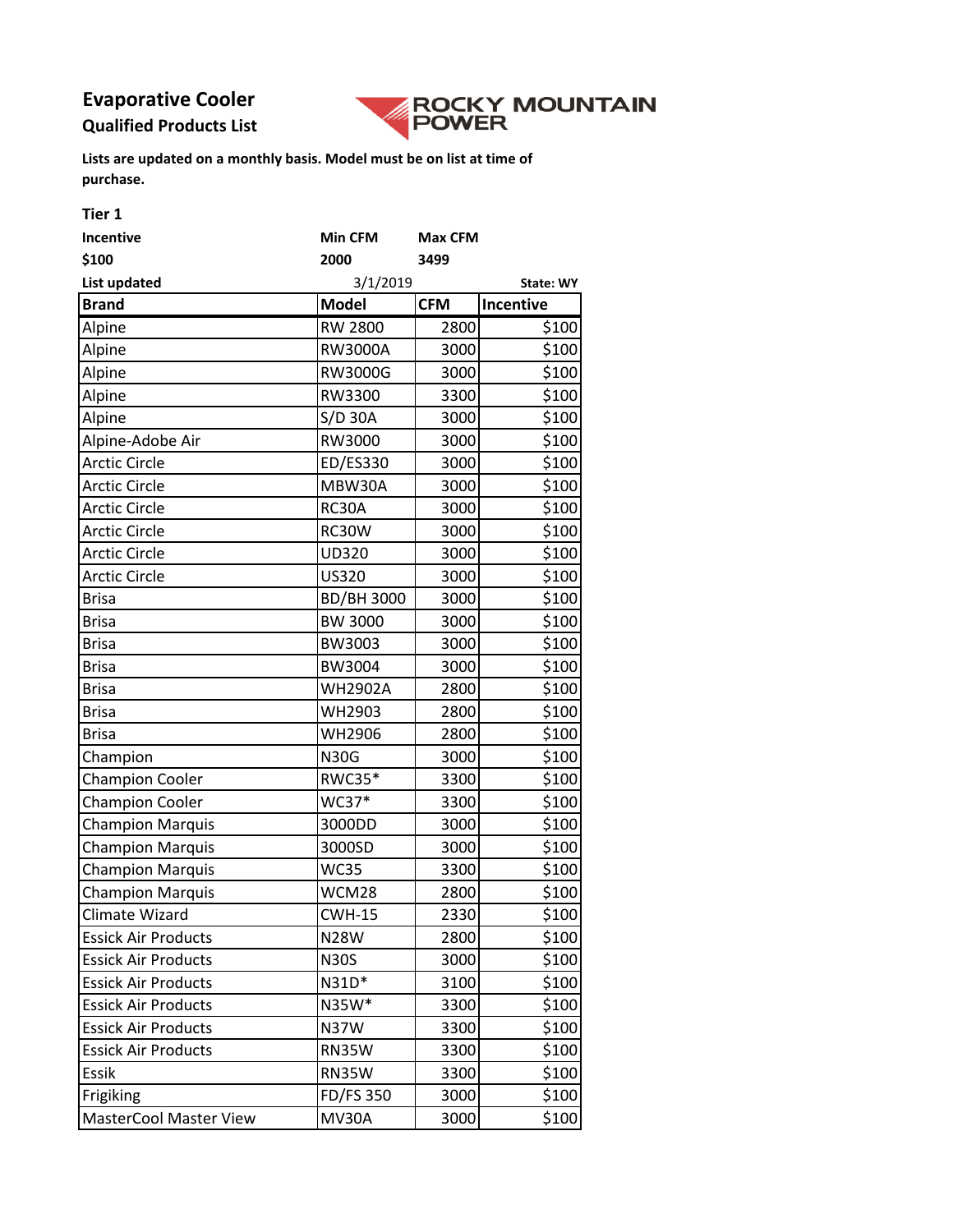| Phoenix                      | <b>HF2911</b> | 28001 | \$100 |
|------------------------------|---------------|-------|-------|
| <b>Phoenix</b>               | <b>WH2905</b> | 2800  | S100l |
| ITradewinds Rotobelt Coolers | IECR3300      | 3300  | \$100 |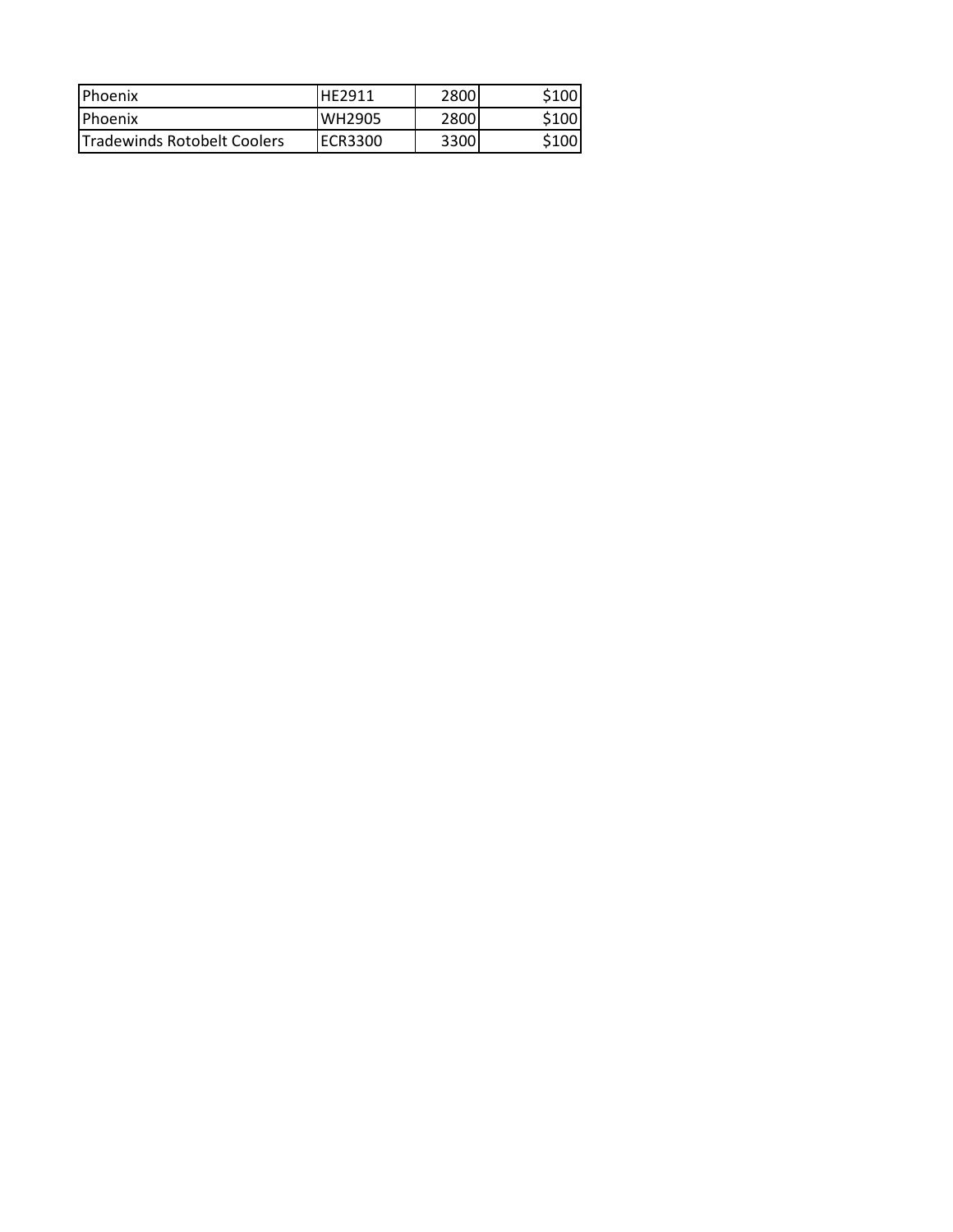## **Qualified Products List**



| Incentive                     | <b>CFM</b>      |            |           |
|-------------------------------|-----------------|------------|-----------|
| \$200                         | 3500 (or above) |            |           |
| <b>List Updated</b>           | 3/1/2019        |            | State: WY |
| <b>Brand</b>                  | <b>Model</b>    | <b>CFM</b> | Incentive |
| AeroCool                      | PD4802          | 4,800      | \$200     |
| <b>AeroCool Pro Series</b>    | PD4801/PD4231   | 4,800      | \$200     |
| <b>AeroCool Pro Series</b>    | PD6801/PD6231   | 6,800      | \$200     |
| <b>AeroCool Pro Series</b>    | PD6802          | 6,800      | \$200     |
| <b>AeroCool Pro Series</b>    | PH4801/PH4231   | 4,800      | \$200     |
| AeroCool Pro Series           | PH6801/PH6231   | 6,800      | \$200     |
| Aerocool Trophy               | TD/TH 3800      | 3,800      | \$200     |
| Aerocool Trophy               | <b>TD5800</b>   | 5,500      | \$200     |
| <b>AeroCool Trophy Series</b> | TD4400          | 4,000      | \$200     |
| <b>AeroCool Trophy Series</b> | TH/TD4801       | 4,800      | \$200     |
| <b>AeroCool Trophy Series</b> | TH/TD4812       | 4,800      | \$200     |
| <b>AeroCool Trophy Series</b> | TH/TD6801       | 6,800      | \$200     |
| <b>AeroCool Trophy Series</b> | TH/TD6812       | 6,800      | \$200     |
| <b>AeroCool Trophy Series</b> | <b>TUP6801</b>  | 6,800      | \$200     |
| <b>AeroCool Trophy Series</b> | <b>TUP6812</b>  | 6,800      | \$200     |
| AeroCool Trophy Series*       | HD4801C         | 4,400      | \$200     |
| AeroCool Trophy Series*       | HH4801C         | 4,400      | \$200     |
| AeroCool Trophy Series*       | TH/TD4800       | 4,400      | \$200     |
| AeroCool Trophy Series*       | TH/TD6800       | 6,800      | \$200     |
| AeroCool Trophy Series*       | <b>TUP6800</b>  | 6,800      | \$200     |
| Alpine                        | RW3500          | 3,500      | \$200     |
| Alpine                        | RW4000          | 4,000      | \$200     |
| Alpine                        | RW4500          | 4,500      | \$200     |
| Alpine                        | RW5000          | 5,000      | \$200     |
| Alpine                        | S/D 45A         | 4,500      | \$200     |
| Alpine                        | $S/D$ 65A       | 6,500      | \$200     |
| <b>Arctic Circle</b>          | ED/ES430        | 4,500      | \$200     |
| <b>Arctic Circle</b>          | ED/ES630        | 6,500      | \$200     |
| <b>Arctic Circle</b>          | ED/ES800        | 8,300      | \$200     |
| <b>Arctic Circle</b>          | MBW40A          | 4,000      | \$200     |
| <b>Arctic Circle</b>          | MBW45A          | 4,500      | \$200     |
| <b>Arctic Circle</b>          | MBW50A          | 5,000      | \$200     |
| <b>Arctic Circle</b>          | UD440           | 4,500      | \$200     |
| <b>Arctic Circle</b>          | UD670           | 6,500      | \$200     |
| <b>Arctic Circle</b>          | US440           | 4,500      | \$200     |
| <b>Arctic Circle</b>          | US670           | 6,500      | \$200     |
| Aspen                         | SD/SS 330       | 3,500      | \$200     |
| Aspen                         | SD/SS 330G      | 3,500      | \$200     |
| Aspen                         | SD/SS 430       | 4,500      | \$200     |
| Aspen                         | SD/SS 430G      | 4,500      | \$200     |
| Aspen                         | SD/SS 630       | 6,500      | \$200     |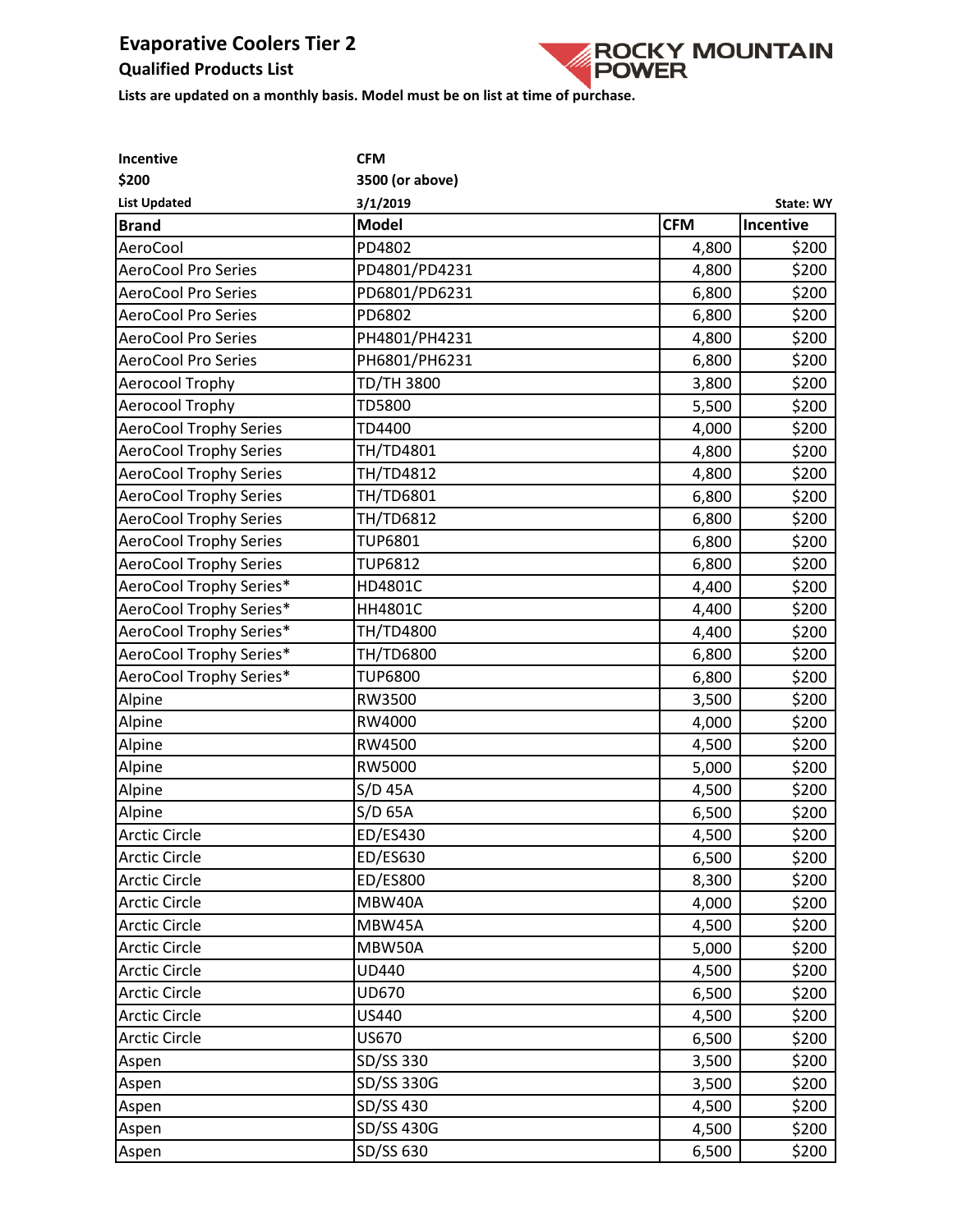## **Qualified Products List**



| Incentive                   | <b>CFM</b>        |            |           |
|-----------------------------|-------------------|------------|-----------|
| \$200                       | 3500 (or above)   |            |           |
| <b>List Updated</b>         | 3/1/2019          |            | State: WY |
| <b>Brand</b>                | <b>Model</b>      | <b>CFM</b> | Incentive |
| Aspen                       | SD/SS 630G        | 6,500      | \$200     |
| <b>AstroAir Low Profile</b> | MD430             | 4,200      | \$200     |
| <b>AstroAir Low Profile</b> | MD440             | 4,800      | \$200     |
| <b>AstroAir Low Profile</b> | MD630             | 5,500      | \$200     |
| <b>AstroAir Low Profile</b> | MD640             | 6,500      | \$200     |
| <b>Bonaire</b>              | 6250020           | 5,900      | \$200     |
| <b>Bonaire</b>              | 6280020           | 5,500      | \$200     |
| <b>Bonaire</b>              | 6280030           | 4,500      | \$200     |
| <b>Bonaire</b>              | 6280035           | 5,900      | \$200     |
| <b>Breezair</b>             | <b>EXH 170</b>    | 7,500      | \$200     |
| <b>Breezair</b>             | <b>EXH 210</b>    | 9,500      | \$200     |
| <b>Breezair</b>             | <b>EXT 155</b>    | 5,500      | \$200     |
| <b>Breezair</b>             | <b>EXT 265</b>    | 6,500      | \$200     |
| <b>Breezair</b>             | <b>EXV 155</b>    | 5,500      | \$200     |
| <b>Breezair</b>             | <b>EXV 275</b>    | 7,500      | \$200     |
| <b>Breezair</b>             | <b>TBA 450</b>    | 10,000     | \$200     |
| <b>Brisa</b>                | <b>BD/BH 4000</b> | 4,000      | \$200     |
| <b>Brisa</b>                | <b>BD/BH 5000</b> | 5,800      | \$200     |
| <b>Brisa</b>                | <b>BW 3500</b>    | 3,500      | \$200     |
| <b>Brisa</b>                | BW 4000           | 4,000      | \$200     |
| <b>Brisa</b>                | BW 4001           | 4,000      | \$200     |
| <b>Brisa</b>                | <b>BW 4500</b>    | 4,500      | \$200     |
| <b>Brisa</b>                | BW 4501           | 4,500      | \$200     |
| <b>Brisa</b>                | <b>BW 5000</b>    | 5,000      | \$200     |
| <b>Brisa</b>                | <b>BW 5500</b>    | 5,500      | \$200     |
| <b>Brisa</b>                | <b>BW 5501</b>    | 5,000      | \$200     |
| <b>Brisa</b>                | <b>BW3500</b>     | 3,500      | \$200     |
| <b>Brisa</b>                | <b>BW3500A</b>    | 3,500      | \$200     |
| <b>Brisa</b>                | BW3501            | 3,500      | \$200     |
| <b>Brisa</b>                | BW4002            | 4,000      | \$200     |
| <b>Brisa</b>                | BW4501            | 4,500      | \$200     |
| <b>Brisa</b>                | BW4502            | 4,500      | \$200     |
| <b>Brisa</b>                | BW5001            | 4,500      | \$200     |
| <b>Brisa</b>                | BW5002            | 5,000      | \$200     |
| <b>Brisa</b>                | <b>BW5502</b>     | 5,000      | \$200     |
| <b>Brisa</b>                | GMA30             | 3,500      | \$200     |
| <b>Brisa</b>                | <b>GMA50</b>      | 4,500      | \$200     |
| <b>Brisa</b>                | GMR30             | 4,500      | \$200     |
| <b>Brisa</b>                | LGMA50            | 4,600      | \$200     |
| <b>Brisa</b>                | RBW5001           | 5,000      | \$200     |
| Champion                    | 4000RLD           | 4,300      | \$200     |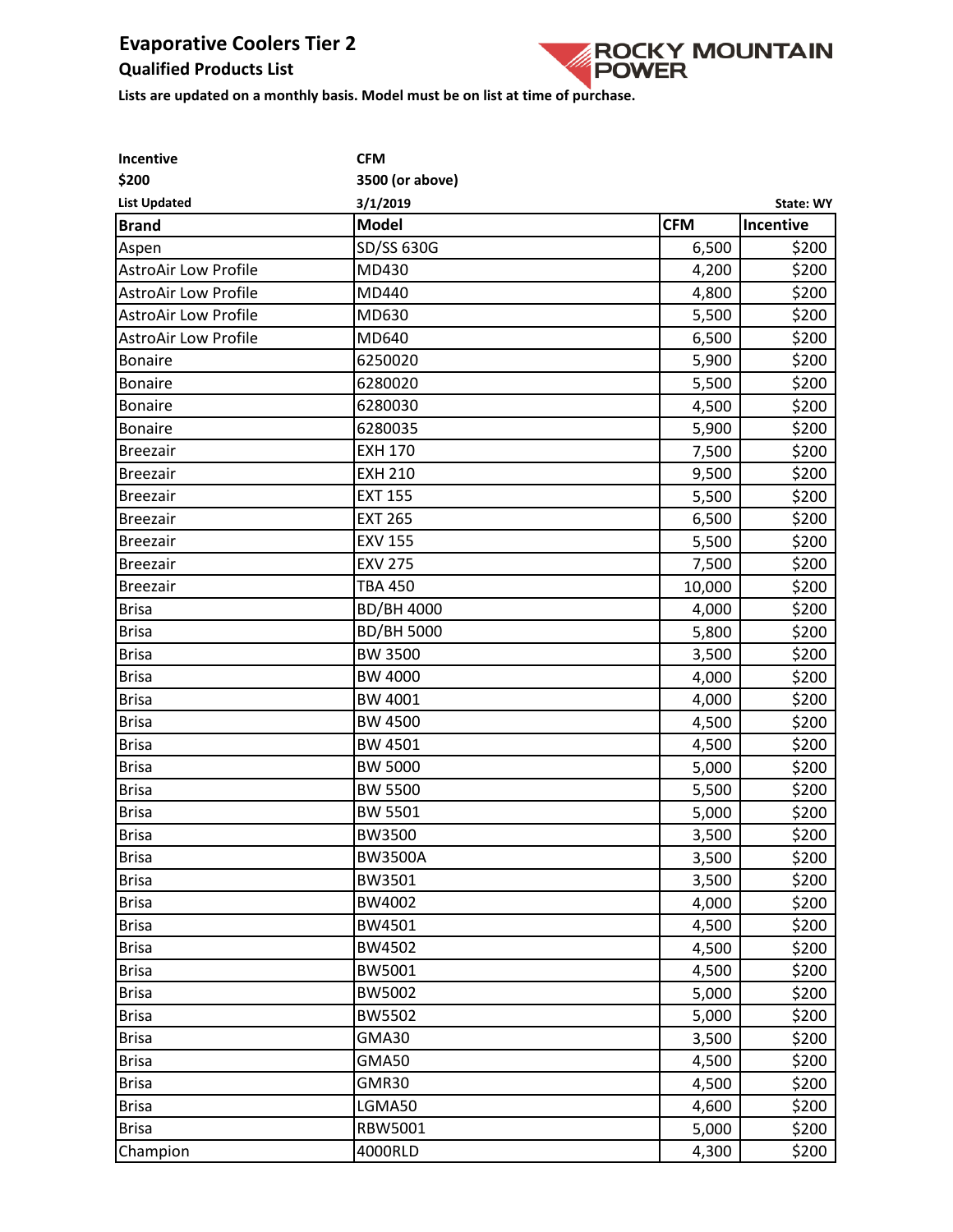## **Qualified Products List**



| Incentive                  | <b>CFM</b>      |            |           |
|----------------------------|-----------------|------------|-----------|
| \$200                      | 3500 (or above) |            |           |
| <b>List Updated</b>        | 3/1/2019        |            | State: WY |
| <b>Brand</b>               | <b>Model</b>    | <b>CFM</b> | Incentive |
| Champion                   | 5000 DD         | 5,500      | \$200     |
| Champion                   | RWC46           | 4,500      | \$200     |
| Champion                   | <b>WC46</b>     | 4,500      | \$200     |
| <b>Champion Cooler</b>     | 4001DD*         | 4,500      | \$200     |
| <b>Champion Cooler</b>     | 4001SD*         | 4,800      | \$200     |
| <b>Champion Cooler</b>     | 5000SD          | 5,500      | \$200     |
| <b>Champion Cooler</b>     | 5000SD*         | 5,500      | \$200     |
| <b>Champion Cooler</b>     | <b>WC50</b>     | 5,000      | \$200     |
| <b>Champion Marquis</b>    | 4000DD          | 4,000      | \$200     |
| <b>Champion Marquis</b>    | 4001DD          | 4,000      | \$200     |
| <b>Champion Marquis</b>    | 4001SD          | 4,000      | \$200     |
| <b>Champion Marquis</b>    | 5000DD          | 5,500      | \$200     |
| <b>Champion Marquis</b>    | RWC46           | 4,500      | \$200     |
| <b>Champion Marquis</b>    | <b>RWC50</b>    | 5,000      | \$200     |
| <b>Champion Marquis</b>    | <b>WC44</b>     | 4,000      | \$200     |
| <b>Champion Mastercool</b> | AD1C/5112       | 5,000      | \$200     |
| <b>Champion Mastercool</b> | AD1C/7112       | 7,000      | \$200     |
| <b>Champion Mastercool</b> | AD2C/5112       | 5,000      | \$200     |
| <b>Champion Mastercool</b> | AD2C/7112       | 7,000      | \$200     |
| <b>Champion Mastercool</b> | ADA/ASA 51      | 5,000      | \$200     |
| <b>Champion Mastercool</b> | ADA/ASA 5112    | 5,100      | \$200     |
| <b>Champion Mastercool</b> | ADA/ASA 71      | 7,000      | \$200     |
| <b>Champion Mastercool</b> | ADA/ASA 7112    | 7,000      | \$200     |
| <b>Champion Mastercool</b> | AS1C/5112       | 5,000      | \$200     |
| <b>Champion Mastercool</b> | AS1C/7112       | 7,000      | \$200     |
| <b>Champion Mastercool</b> | AS1C51          | 5,000      | \$200     |
| <b>Champion Mastercool</b> | AS2C/5112       | 5,000      | \$200     |
| <b>Champion Mastercool</b> | AS2C/7112       | 7,000      | \$200     |
| <b>Champion Mastercool</b> | AU1C/7112       | 7,000      | \$200     |
| <b>Champion Mastercool</b> | AU2C/7112       | 7,000      | \$200     |
| <b>Champion Mastercool</b> | MCP44           | 3,500      | \$200     |
| <b>Champion MasterCool</b> | MCP59           | 5,900      | \$200     |
| <b>Champion Mastercool</b> | WPL44NP         | 4,000      | \$200     |
| Champion Ultracool*        | <b>ADA 35</b>   | 3,500      | \$200     |
| Champion Ultracool*        | ADA/ASA 50      | 5,000      | \$200     |
| Champion Ultracool*        | ADA/ASA 5012    | 5,000      | \$200     |
| Champion Ultracool*        | ADA/ASA 70      | 7,000      | \$200     |
| Champion Ultracool*        | ADA/ASA 7012    | 7,000      | \$200     |
| Champion Ultracool*        | <b>ASA 35</b>   | 3,500      | \$200     |
| Dayton                     | 4RNP4           | 4,800      | \$200     |
| Dayton                     | 4RNP6           | 6,800      | \$200     |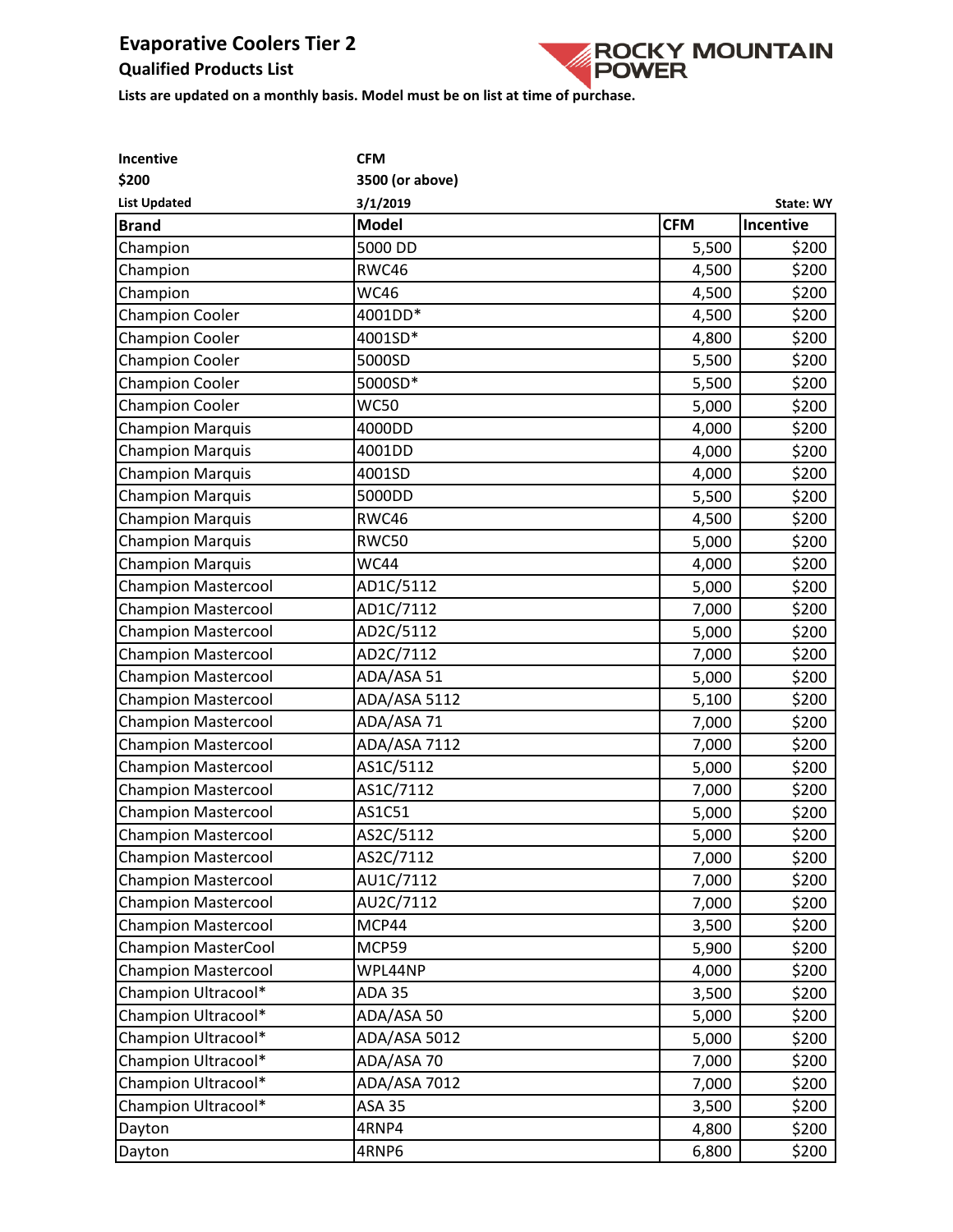## **Qualified Products List**



| Incentive                  | <b>CFM</b>       |            |                  |
|----------------------------|------------------|------------|------------------|
| \$200                      | 3500 (or above)  |            |                  |
| <b>List Updated</b>        | 3/1/2019         |            | <b>State: WY</b> |
| <b>Brand</b>               | <b>Model</b>     | <b>CFM</b> | Incentive        |
| Dayton                     | 4RNP8            | 4,800      | \$200            |
| Durango Window Cooler      | 4500E            | 4,500      | \$200            |
| Durango Window Cooler      | 5900E            | 5,900      | \$200            |
| Durango Window Cooler      | WEAC628          | 5,500      | \$200            |
| Durango Window Cooler      | WEAC628*         | 5,500      | \$200            |
| <b>Essick Air</b>          | N43/48D          | 4,100      | \$200            |
| <b>Essick Air Products</b> | 5500/6500        | 5,500      | \$200            |
| <b>Essick Air Products</b> | N37W*            | 3,500      | \$200            |
| <b>Essick Air Products</b> | N40/45S          | 4,000      | \$200            |
| <b>Essick Air Products</b> | N46W             | 4,200      | \$200            |
| <b>Essick Air Products</b> | <b>N50W</b>      | 5,000      | \$200            |
| <b>Essick Air Products</b> | N55/65S          | 5,500      | \$200            |
| <b>Essick Air Products</b> | N55S*            | 5,500      | \$200            |
| <b>Essick Air Products</b> | N56/66D          | 5,600      | \$200            |
| <b>Essick Air Products</b> | <b>RN50</b>      | 5,000      | \$200            |
| FineAire                   | <b>HTSC-3.5</b>  | 3,500      | \$200            |
| FineAire                   | HTSC-5           | 5,000      | \$200            |
| FineAire                   | HTSC-7           | 7,000      | \$200            |
| Frigiking                  | D8801            | 8,500      | \$200            |
| Frigiking                  | <b>FD/FS 450</b> | 4,500      | \$200            |
| Frigiking                  | FD/FS 650        | 6,500      | \$200            |
| Frigiking                  | H8801            | 8,500      | \$200            |
| Mastercool                 | AD1C71*          | 7,000      | \$200            |
| Mastercool                 | AD1C7112         | 4,213      | \$200            |
| MasterCool                 | <b>CMC431</b>    | 4,800      | \$200            |
| MasterCool                 | <b>CMC432</b>    | 4,800      | \$200            |
| MasterCool                 | <b>CMC433</b>    | 4,800      | \$200            |
| MasterCool                 | <b>CMC434</b>    | 4,800      | \$200            |
| <b>MasterCool</b>          | <b>CMC441</b>    | 4,800      | \$200            |
| <b>MasterCool</b>          | <b>CMC442</b>    | 4,800      | \$200            |
| MasterCool                 | <b>CMC443</b>    | 4,800      | \$200            |
| <b>MasterCool</b>          | <b>CMC444</b>    | 4,800      | \$200            |
| <b>MasterCool</b>          | <b>CMC631</b>    | 6,500      | \$200            |
| MasterCool                 | <b>CMC632</b>    | 6,500      | \$200            |
| MasterCool                 | <b>CMC633</b>    | 6,500      | \$200            |
| MasterCool                 | <b>CMC634</b>    | 6,500      | \$200            |
| <b>MasterCool</b>          | <b>CMC641</b>    | 6,500      | \$200            |
| <b>MasterCool</b>          | <b>CMC642</b>    | 6,500      | \$200            |
| MasterCool                 | <b>CMC663</b>    | 6,500      | \$200            |
| MasterCool                 | <b>CMC664</b>    | 6,500      | \$200            |
| MasterCool                 | MRC55W           | 5,500      | \$200            |